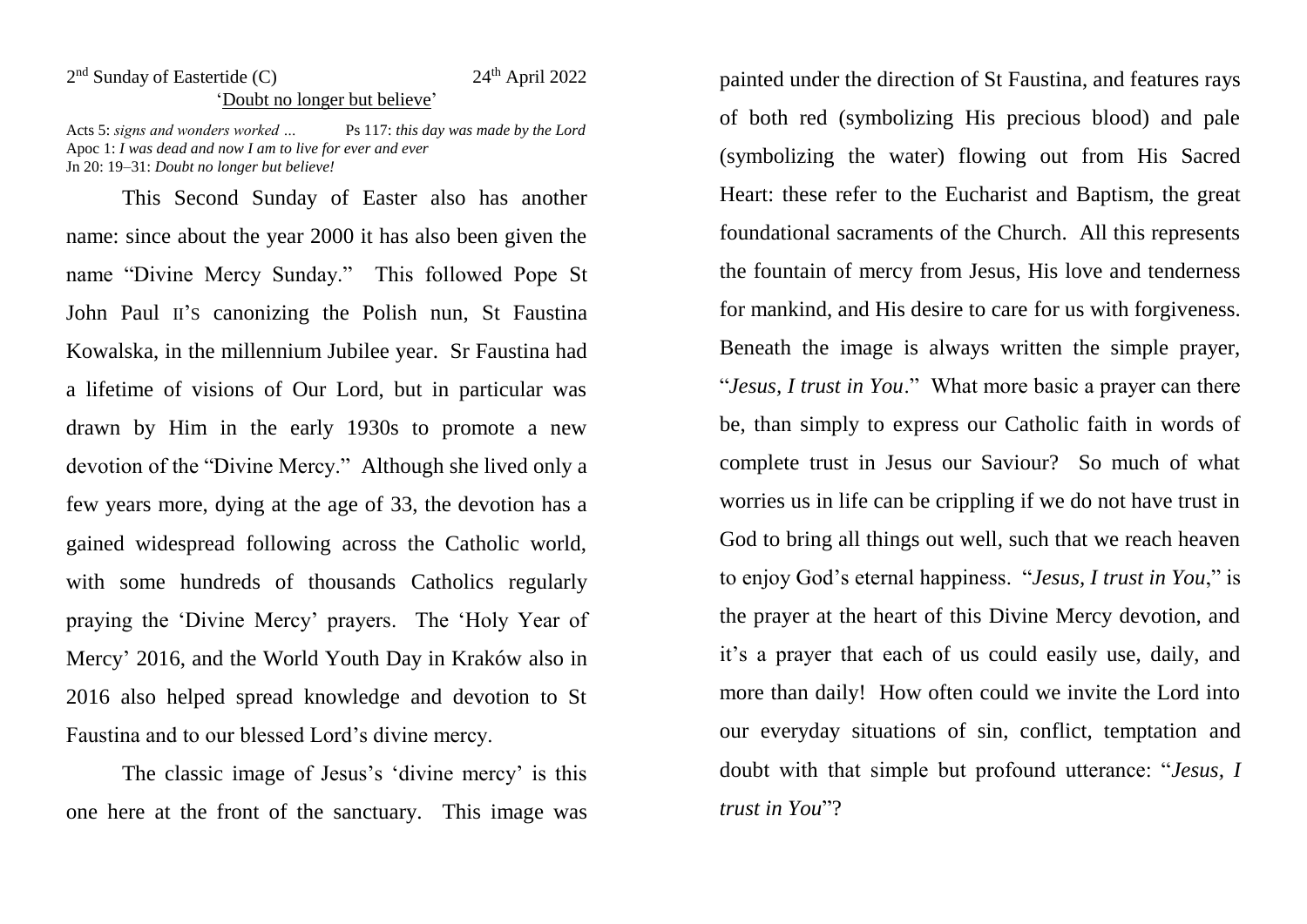The apostles themselves, as we know, and not least in the face of Jesus's death, struggled at times with that trust. The resurrection of Jesus throws all sorts of things into relief, and not least of these is the issue of doubt and faith. Jesus had appeared to the apostles — there was no doubt about His Resurrection … they had seen Him. And yet, when they tell this to Thomas who'd been out at the time he refuses to believe. Even with all the benefits of his three years with Jesus — hearing all His teaching, seeing His miracles and the love and compassion to everyone He met — yet still Thomas was not at all ready for the resurrection. Jesus had told the apostles several times that He must suffer and die but would rise again, and yet they hadn't understood … not surprisingly, since it had never happened before. But when it did happen, Thomas could have had full confidence in the message of the other apostles, who were filled with the joy and spirit of Jesus, and confident in the truth of His message and of His divinity, affirmed by His rising from the dead. Yet he clung stubbornly to his refusal to believe. And yet in his

doubt, Thomas was quite wrong — hence, when He does finally see the risen Jesus before him, his doubt turns to the most ardent faith, and falling at Jesus's feet he worships Him, "*My Lord and My God*" … *Jesus, I trust in You!*

St Thomas is a great saint for us … because he helps us in our doubts and he duly helps us to trust in Jesus and have faith. We will always have doubts ... it's not a problem; it's part of having faith, and maturing in faith. If we don't ask questions, we won't seek answers, and if we don't seek answers to mature questions of faith, we will still be trying to live with a 10-year-old's faith, which is just not good enough for an adult Christian. Life will always be a mixture of doubt and faith — sometimes we will easily glimpse God moving and working in our life; at other times, especially during times of suffering or sadness, we may find it much harder to see just how God is working.

But, like St Thomas, we must also acknowledge the fact that we can be wrong, sometimes very wrong … we can be stubborn like Thomas, and refuse to believe the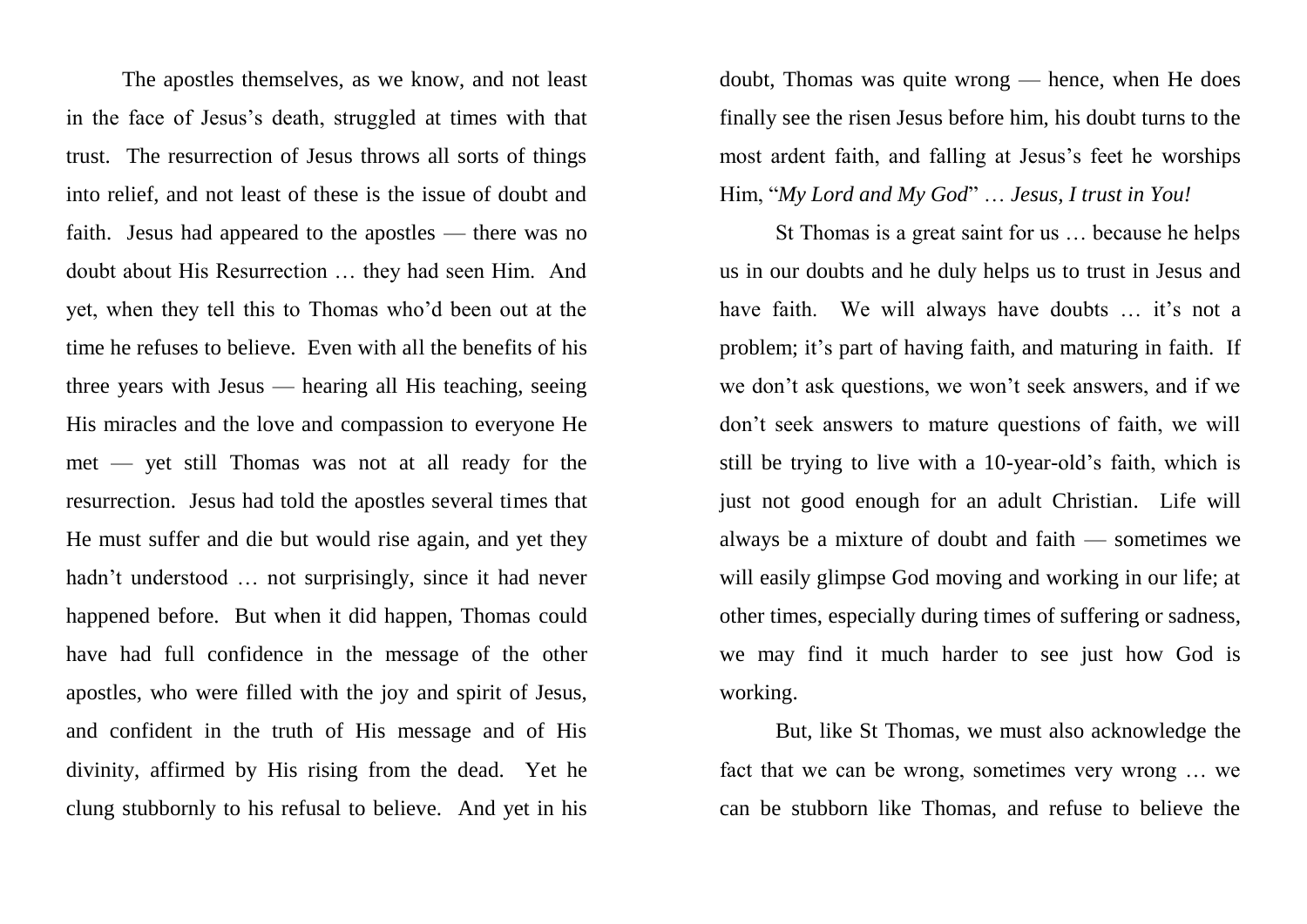Church even when she conveys the holy truth to us. But Thomas *is* a saint: he is an example to us because he changed his mind and he acknowledged the truth. He came to see that what the apostles had spoken to Him was indeed right and good. We too need to have this Easter faith and trust — that the Risen Jesus has bestowed on the Church His life-giving and truth-giving Spirit, and this is what animates the Church. The Church is not just an assemblage of followers of Jesus — but the God-willed custodian of the mind of Christ on earth. She is the bearer of the truth … and is guided in all matters of faith and morals by the infallible Holy Spirit. We can afford to believe her — we should, and we must obey her … because if we refuse to believe, we are likely to be very very wrong. If we do believe, then we are led to the risen Jesus, "*My Lord and my God*." Happy and blessed and on the truest path to heaven are we even though we have not seen, and yet — on the strength of the apostles of Christ and the Church through all the ages — we yet believe.

Let us not fail to notice in the heart of the Gospel

account today, that when Our Lord appears to the apostles it is *reconciliation* — mercy, the forgiveness of sins — that is at the heart of His communication to them: both His mercy towards them, and the mercy that they are to carry in to the world. What is it that Jesus first says to them? It isn't criticism or scolding — "Where were you when I was hanging on the Cross?" … "Where did you all disappear to?" … "Why did you fail to believe the first witnesses of the resurrection?" No, His first words cut through all that; they are words of reconciliation and forgiveness of them: "*Peace be with you!*" Twice He says it, an immediate and unconditional forgiveness: they are reconciled, and then made ready to convey that mercy to the world: "*Receive the Holy Spirit: for those whose sins you forgive, they are forgiven*." How closely interwoven are these themes of trusting Jesus, trusting the message of His holy Church, and accepting, and ministering, His mercy!

And so: how beautiful and fitting it is that Our Lord sought, by the actions of St Faustina and Pope St John Paul II, the institution of Divine Mercy Sunday on this octave